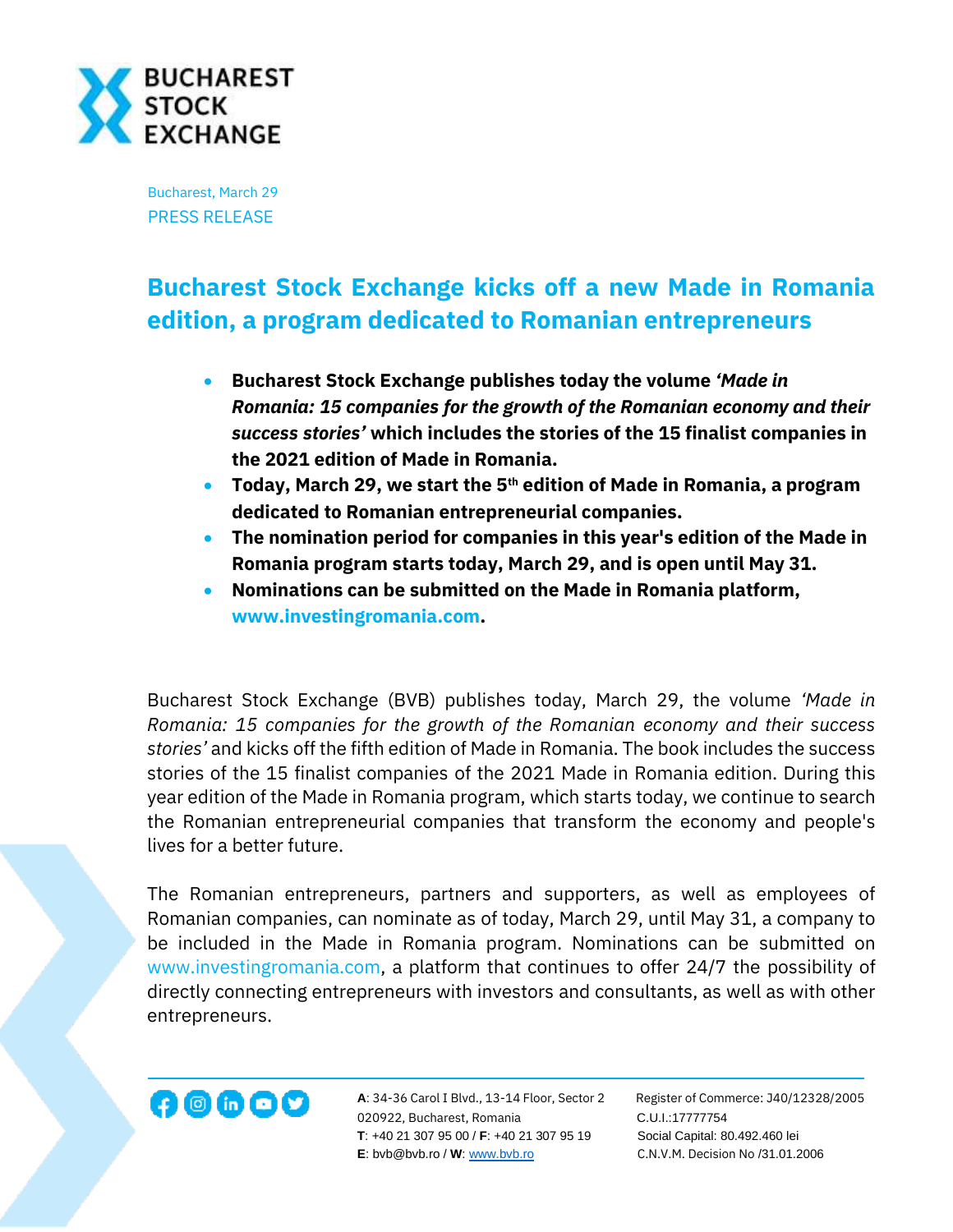

*'Each year we discover and promote, through the Made in Romania program, the ingenuity, creativity and the hard work that Romanian entrepreneurs and the teams they have built show every day. Indeed, at each edition of Made in Romania we have 15 finalist companies, but the Made in Romania project is about all the companies part of this program, almost 1,000 from 2017 until now. We are confident in the Made in Romania concept, and we can't wait to find out who will be the Made in Romania entrepreneurs of this edition'*, stated Radu Hanga, Bucharest Stock Exchange President.

*'Supporting Romanian entrepreneurs through financing mechanisms available in the capital market are an integral part of Bucharest Stock Exchange's strategy. In recent years, the Romanian capital market has proven to be an effective way for developing and supporting the local entrepreneurial environment. Last year we had 23 new companies on the exchange, and in the first quarter of this year we already have seven listed companies. From this point of view, the Made in Romania program is essential in the development of the capital market, together with other projects that we carry out to bring the exchange as close as possible to entrepreneurs and investors',* said Adrian Tanase, Bucharest Stock Exchange CEO.

The Made in Romania program is structured into four stages. In the first stage, between March 29 and May 31, the general audience, as well as the members of the Nomination Committee, can propose companies to be included in the Made in Romania program held this year. The Romanian companies that have at least 51% resident individuals/legal entities in the shareholding structure can be nominated in the program. Also, companies from all industries and of all sizes can be nominated with a minimum condition of 3 years of activity or a turnover of at least EUR 250,000 in the last reported year. A series of companies are not eligible to be nominated: the 2021, 2019 and 2018 Made in Romania finalist companies, the partner companies in the program or part of a group that is a partner in the current edition, as well as those that are in the process of listing shares or bonds on the exchange.

June is dedicated to the selection of the 50 semifinalist companies by the members of the Nomination Committee. In July, out of the 50 semifinalists, the public will decide by vote three of the 15 finalist companies of this edition. The other 12 finalists are established by a Jury of experts in various fields of economics.